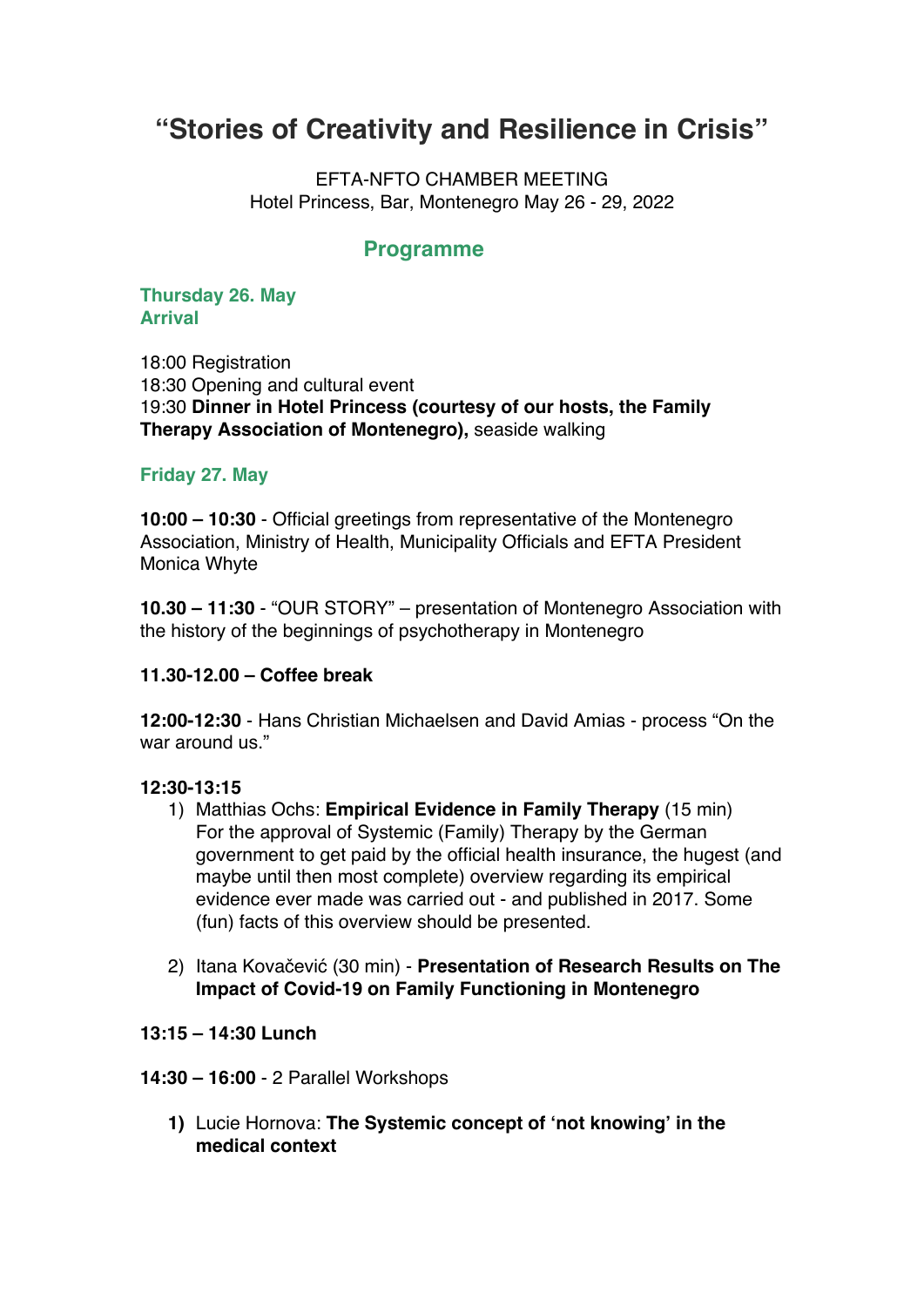In the last 30 years "not-knowing" position has been one of the essential concepts of collaborative systemic family therapy. Even though collaboration is one of our essential goals, introducing this position into the medical environment seems controversial and difficult. The medical systems seem to be built on "knowing" as a main requirement. "Not knowing" in their perspective is a position reserved for social world only, not for the world of hard medical science. So, how can we use our collaborative expertise in the medical context? How can we bring in the concepts of curiosity and dialogue into the medical treatment? How can we bring these concepts into building multidisciplinary teams where staff enjoys working? This workshop is based on 20 years of practical experience of running a psychology and psychotherapy centre in the hospital context.

2) Julia Hardy: **How to extend the verbal field of family therapy with creative technics, psychodramatical methods?** As a trainer in family therapy and psychodrama I can use both methods in making family therapy sessions lively and deep, using the conscious and unconscious level of understanding. These methods, which I show in the presentation can help to discover unknown sides and potencials of family members, widening the resources of the family, the therapeutic process and make family therapy unforgettably colourful, sometimes funny and/or cathartic. These methods can be well used in EFT, and other frameworks.

# **16:.00 – 16:30 - Coffee break**

#### **16:30 – 18:00** - 2 Parallel Workshops

1) Umberta Telfener: **Systemic thinking and systemic psychotherapy, the state of the art in Europe**

What is the state of systemic thinking and psychotherapy, were are we, how have we evolved after the teachings of the masters of the sixties? Is it possible to pinpoint the different currents of practice?

Where do we come from and where are we going, which are the core aspects of our models. What does it mean to meet a story, a consecution of relationships within a context of which we are an important element. How do we utilize the recent discoveries of neurosciences; how do we include attachment, trauma and dissociation; in which way we utilize the stories told and the ones lived; has imagination become an important part of our practice.

Despite therapy is for practically all of us in different European Countries an ethical practice based on respect, we underline different aspects and propose differences that create a difference. On these differences I would like to reflect with the participants.

I personally would like to stress the importance of procedures in psychotherapy: who to call in, the importance of who sends to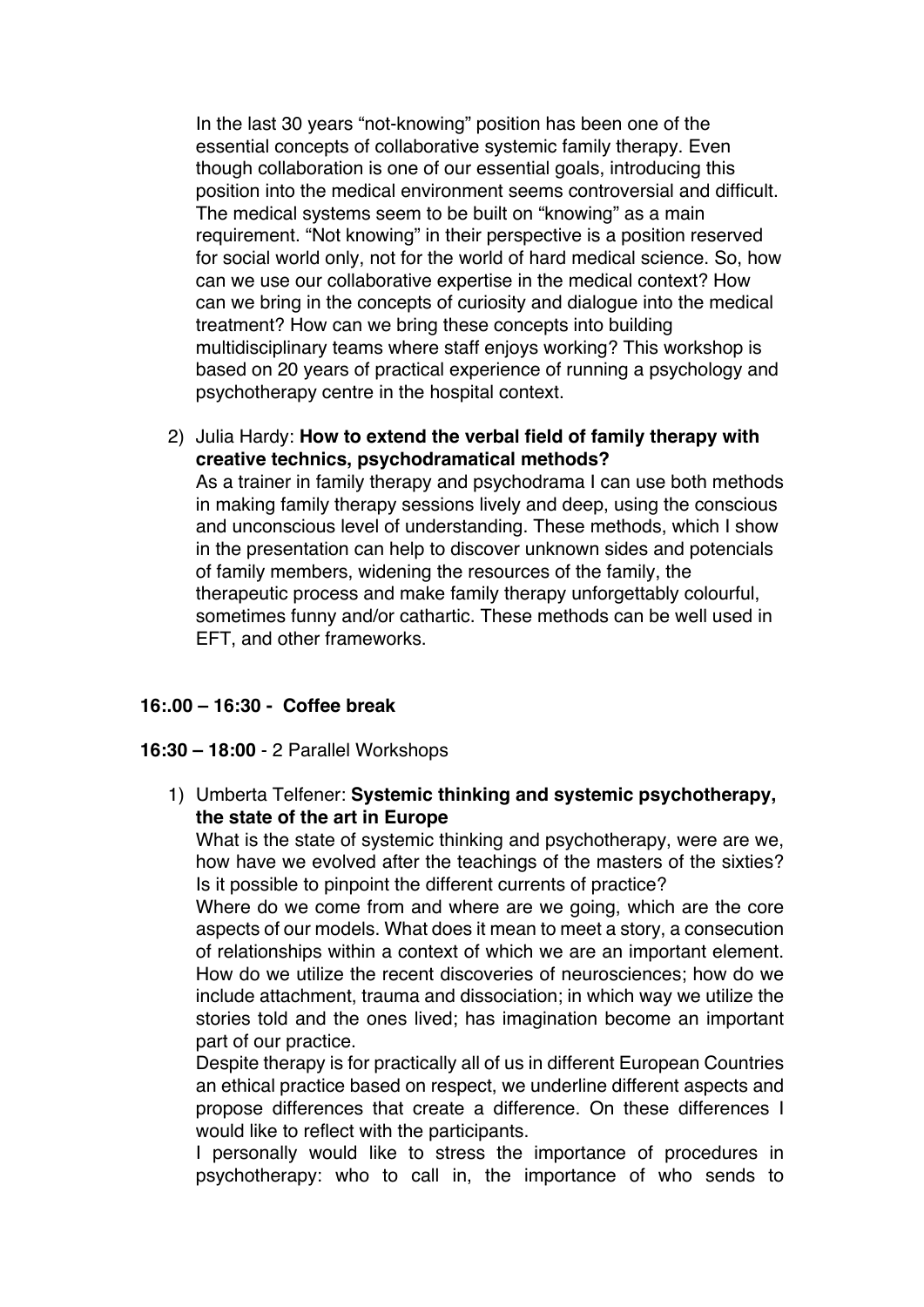psychotherapy, the importance of the analysis of the request and its redefinition, the encounter with the ontological truth of the client, the multiple positionings, the need to be aware of, the possibility of unintended outcomes, the need to make psychotherapy a second order process in which we reflect on our reflections.

2) Valerie O'Brien: **Fifth Province and the Use of the Diamonds as a Tool for Analysis and Intervention in Systemic Practice**

**19.30 Self-paid dinner – Old town Bar**

### **Saturday 28. May**

**09:00 – 13:00-** NFTO Chamber Meeting, with one coffee break

- **13:00 – 17:00 –** Boat tour on lake Skadar (with lunch)
- **17:15 – 18:30** Extraordinary EFTA General Assembly

**19:30 Dinner in a town restaurant**

#### **Sunday 29. May - Departure**

# **Some information about the speakers in the scientific programme**

**Umberta Telfener**, Chair of EFTA-TIC, teacher of the Milan School of Boscolo and Cecchin, adjunct professor at the Health Psychology Post Graduate School at the University of Roma La Sapienza.

**David Amias**, Consultant Systemic Family Psychotherapist, London, U.K.

**Matthias Ochs**, Prof. Dr. Diploma Psychologist, Psychotherapist, Systemic Family Therapist, Certified Teacher Systemic Therapy/ Counseling, Fulda University of Applied Sciences, Germany

**Hans Christian Michaelsen**, Ass. Professor, Psychotherapist. Dep. of Family Therapy and Social Studies, VID Specialized university College, Oslo, Norway

**Lucie Hornová,** Clinical psychologist, systemic supervisor, and trainer, Czech Republic

**Julia Hardy**, Ph.D., Psychiatrist, Psychotherapist. Budapest, Hungary